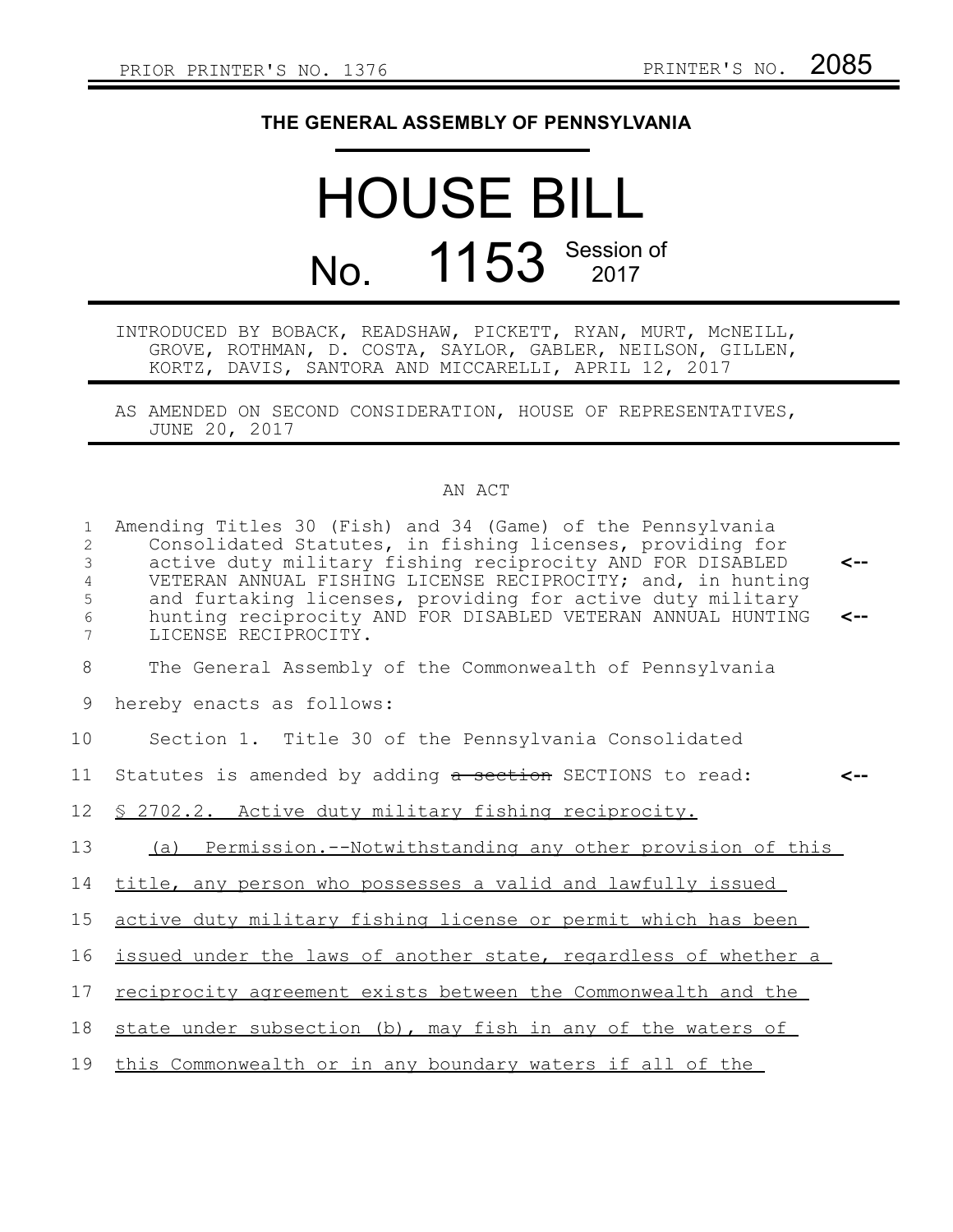1 following apply:

| $\mathbf{2}$  | The state provides a reciprocal privilege for a<br>(1)            |
|---------------|-------------------------------------------------------------------|
| 3             | nonresident individual who is on active military duty in the      |
| 4             | armed forces of the United States.                                |
| 5             | The Attorney General has determined that the fishing<br>(2)       |
| 6             | laws of the state are similar to the fishing laws of this         |
| 7             | Commonwealth.                                                     |
| 8             | (b) Reciprocity.--The following shall apply:                      |
| $\mathcal{G}$ | The Attorney General shall have the power and duty<br>(1)         |
| 10            | to enter into reciprocity agreements with other states            |
| 11            | providing for the mutual recognition of active duty military      |
| 12            | fishing within this Commonwealth and the similar allowance of     |
| 13            | fishing allowed by the other state. To carry out this duty,       |
| 14            | the Attorney General is authorized to negotiate reciprocity       |
| 15            | agreements and grant recognition of an active duty military       |
| 16            | fishing allowance or license issued by another state.             |
| 17            | The Attorney General shall report to the General<br>(2)           |
| 18            | Assembly within 180 days of the effective date of this            |
| 19            | paragraph and annually thereafter concerning the agreements       |
| 20            | which have been consummated under this subsection.                |
|               | 21 § 2702.3. DISABLED VETERAN ANNUAL FISHING LICENSE RECIPROCITY. |
| 22            | PERMISSION.--NOTWITHSTANDING ANY OTHER PROVISION OF THIS<br>(A)   |
| 23            | TITLE, ANY PERSON WHO POSSESSES A VALID AND LAWFULLY ISSUED       |
| 24            | DISABLED VETERAN ANNUAL FISHING LICENSE OR PERMIT WHICH HAS BEEN  |
| 25            | ISSUED UNDER THE LAWS OF ANOTHER STATE, REGARDLESS OF WHETHER A   |
| 26            | RECIPROCITY AGREEMENT EXISTS BETWEEN THE COMMONWEALTH AND THE     |
| 27            | STATE UNDER SUBSECTION (B), MAY FISH IN ANY OF THE WATERS OF      |
| 28            | THIS COMMONWEALTH OR IN ANY BOUNDARY WATERS IF ALL OF THE         |
| 29            | FOLLOWING APPLY:                                                  |
| 30            | (1)<br>THE STATE PROVIDES A RECIPROCAL PRIVILEGE FOR              |

20170HB1153PN2085 - 2 -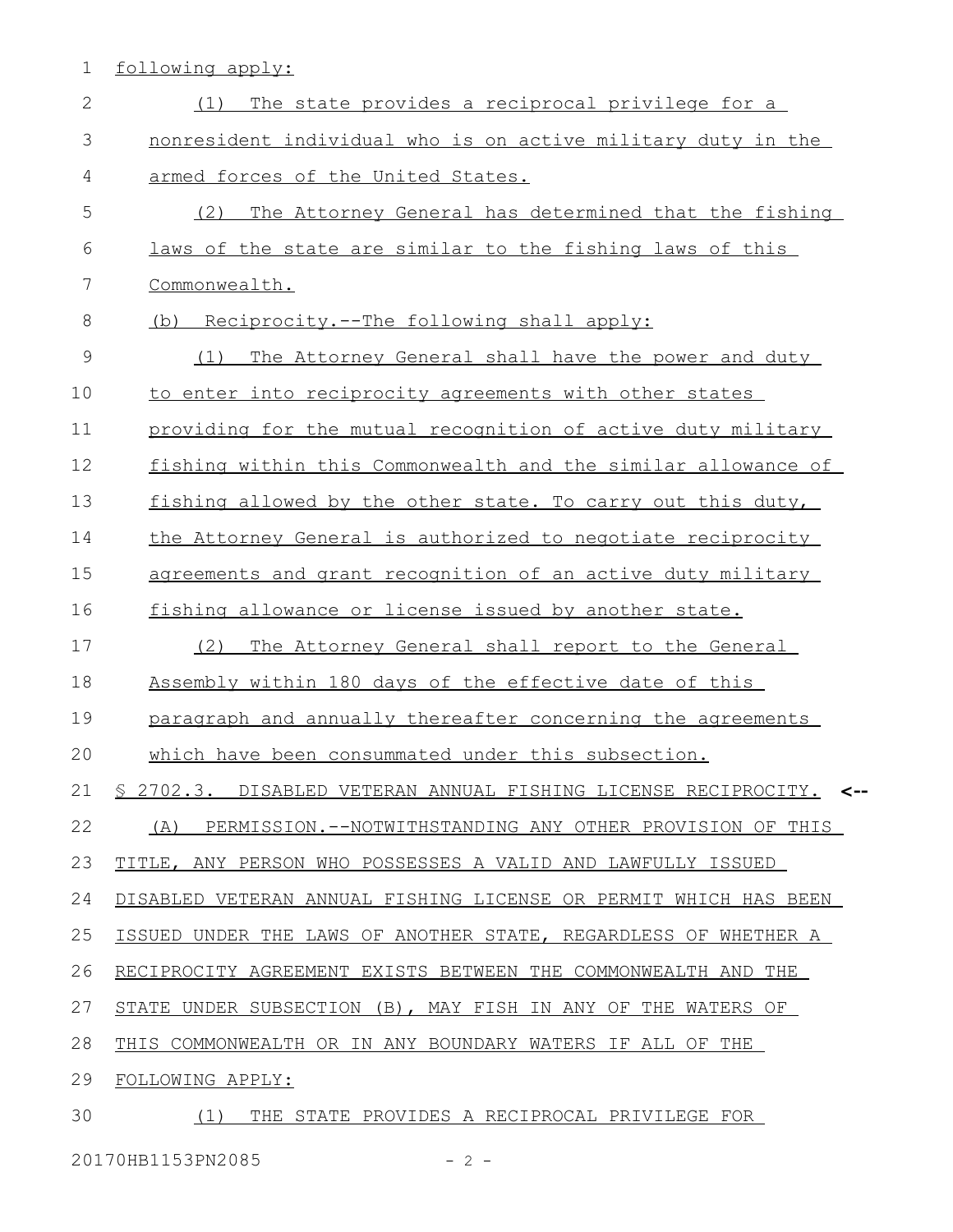| 1  | INDIVIDUALS POSSESSING A DISABLED VETERAN ANNUAL FISHING             |
|----|----------------------------------------------------------------------|
| 2  | LICENSE ISSUED UNDER SECTION 2707(A) (RELATING TO DISABLED           |
| 3  | VETERANS AND FORMER PRISONERS OF WAR).                               |
| 4  | (2)<br>THE ATTORNEY GENERAL HAS DETERMINED THAT THE FISHING          |
| 5  | LAWS OF THE STATE ARE SIMILAR TO THE FISHING LAWS OF THIS            |
| 6  | COMMONWEALTH.                                                        |
| 7  | (B)<br>RECIPROCITY. -- THE FOLLOWING SHALL APPLY:                    |
| 8  | THE ATTORNEY GENERAL SHALL HAVE THE POWER AND DUTY<br>(1)            |
| 9  | TO ENTER INTO RECIPROCITY AGREEMENTS WITH OTHER STATES               |
| 10 | PROVIDING FOR THE MUTUAL RECOGNITION OF DISABLED VETERAN             |
| 11 | ANNUAL FISHING LICENSES ISSUED BY THE COMMONWEALTH AND A             |
| 12 | SIMILAR LICENSE OR PERMIT ISSUED BY THE OTHER STATE. TO CARRY        |
| 13 | OUT THIS DUTY, THE ATTORNEY GENERAL IS AUTHORIZED TO                 |
| 14 | NEGOTIATE RECIPROCITY AGREEMENTS AND GRANT RECOGNITION OF A          |
| 15 | DISABLED VETERAN ANNUAL FISHING LICENSE OR PERMIT ISSUED BY          |
| 16 | ANOTHER STATE.                                                       |
| 17 | (2)<br>THE ATTORNEY GENERAL SHALL REPORT TO THE GENERAL              |
| 18 | ASSEMBLY WITHIN 180 DAYS OF THE EFFECTIVE DATE OF THIS               |
| 19 | PARAGRAPH AND ANNUALLY THEREAFTER CONCERNING THE AGREEMENTS          |
| 20 | WHICH HAVE BEEN CONSUMMATED UNDER THIS SUBSECTION.                   |
| 21 | Section 2. Title 34 is amended by adding a section SECTIONS <--      |
| 22 | to read:                                                             |
| 23 | <u>S 2703.1. Active duty military hunting reciprocity.</u>           |
| 24 | (a) Permission.--Notwithstanding any other provision of this         |
| 25 | title, any person who possesses a valid and lawfully issued          |
| 26 | active duty military hunting license or permit which has been        |
| 27 | issued under the laws of another state, regardless of whether a      |
| 28 | <u>reciprocity agreement exists between the Commonwealth and the</u> |
| 29 | state under subsection (b), may hunt within this Commonwealth if     |
| 30 | all of the following apply:                                          |
|    |                                                                      |

20170HB1153PN2085 - 3 -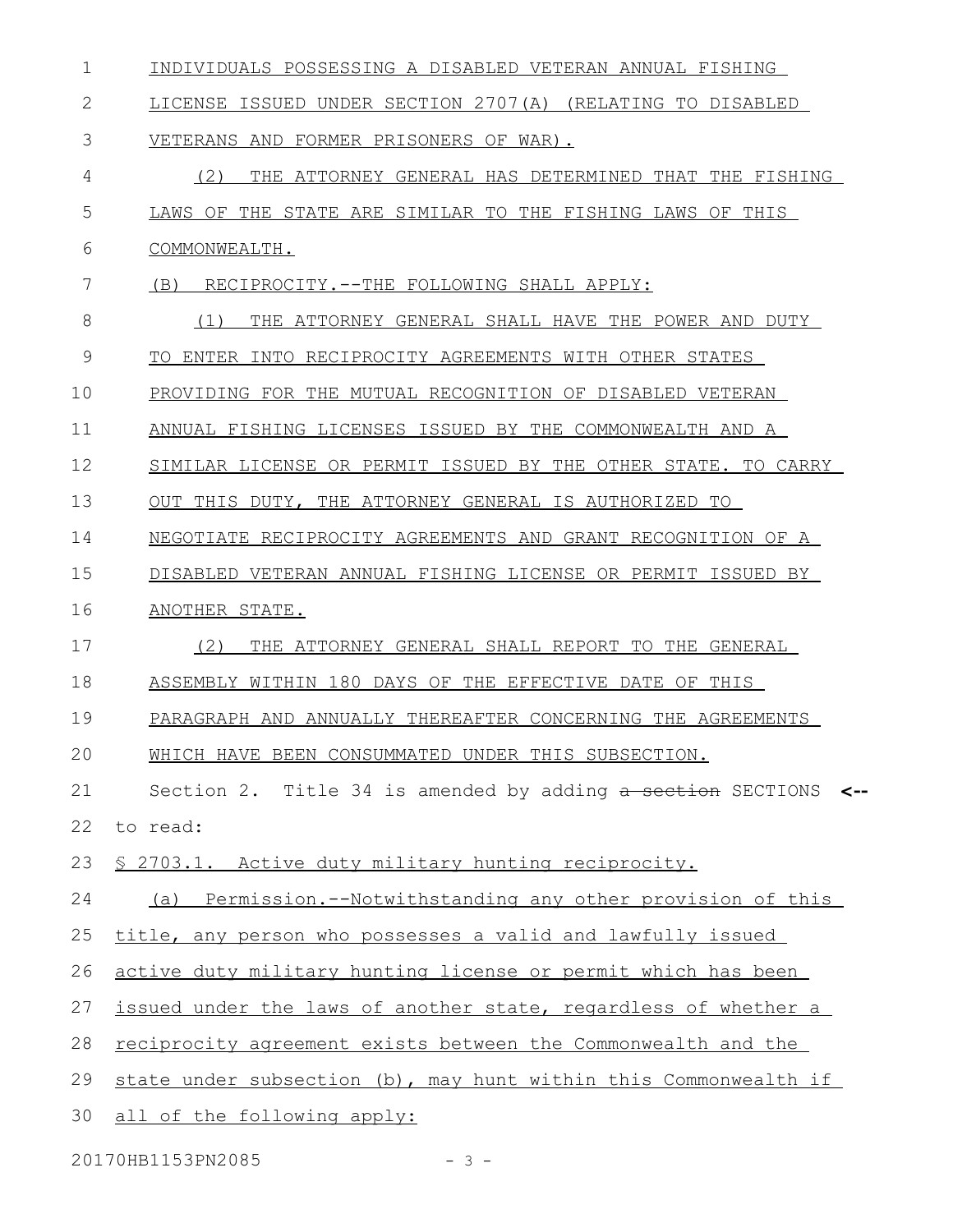| $\mathbf 1$  | The state provides a reciprocal privilege for a<br>(1)             |
|--------------|--------------------------------------------------------------------|
| $\mathbf{2}$ | nonresident individual who is on active military duty in the       |
| 3            | armed forces of the United States.                                 |
| 4            | The Attorney General has determined that the hunting<br>(2)        |
| 5            | laws of the state are similar to the hunting laws of this          |
| 6            | Commonwealth.                                                      |
| 7            | (b) Reciprocity.--The following shall apply:                       |
| 8            | The Attorney General shall have the power and duty<br>(1)          |
| 9            | to enter into reciprocity agreements with other states             |
| 10           | providing for the mutual recognition of active duty military       |
| 11           | hunting within this Commonwealth and the similar allowance of      |
| 12           | hunting allowed by the other state. To carry out this duty,        |
| 13           | the Attorney General is authorized to negotiate reciprocity        |
| 14           | agreements and grant recognition of an active duty military        |
| 15           | hunting allowance or license issued by another state.              |
| 16           | The Attorney General shall report to the General<br>(2)            |
| 17           | Assembly within 180 days of the effective date of this             |
| 18           | paragraph and annually thereafter concerning the agreements        |
| 19           | which have been consummated under this subsection.                 |
| 20           | § 2703.2. DISABLED VETERAN ANNUAL HUNTING LICENSE RECIPROCITY. <-- |
| 21           | PERMISSION.--NOTWITHSTANDING ANY OTHER PROVISION OF THIS<br>(A)    |
| 22           | TITLE, ANY PERSON WHO POSSESSES A VALID AND LAWFULLY ISSUED        |
| 23           | DISABLED VETERAN ANNUAL HUNTING LICENSE OR PERMIT WHICH HAS BEEN   |
| 24           | ISSUED UNDER THE LAWS OF ANOTHER STATE, REGARDLESS OF WHETHER A    |
| 25           | RECIPROCITY AGREEMENT EXISTS BETWEEN THE COMMONWEALTH AND THE      |
| 26           | STATE UNDER SUBSECTION (B), MAY HUNT IN THIS COMMONWEALTH IF ALL   |
| 27           | OF THE FOLLOWING APPLY:                                            |
| 28           | THE STATE PROVIDES A RECIPROCAL PRIVILEGE FOR<br>(1)               |
| 29           | INDIVIDUALS POSSESSING A DISABLED VETERAN ANNUAL HUNTING           |
| 30           | LICENSE ISSUED UNDER SECTION 2706(B) (RELATING TO RESIDENT         |